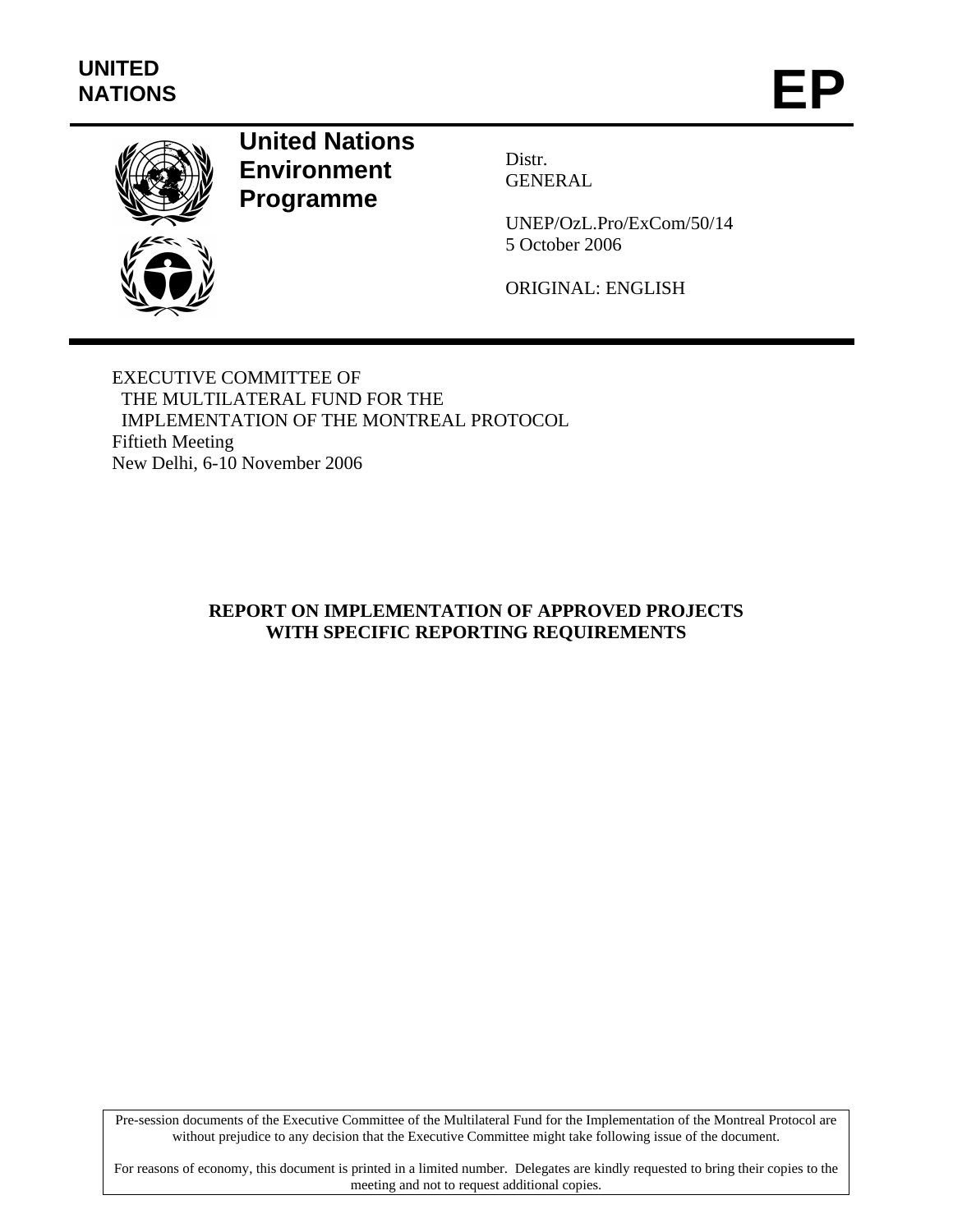# **Introduction**

1. The Government of Germany, UNDP and UNIDO have submitted progress reports on the implementation of the following projects, where specific reporting requirements are contained in the agreements, for consideration by the Executive Committee at its 50th Meeting:

- (a) Colombia: National phase-out plan for Annex A (Group I and II) substances (2005-2006 progress report) (UNDP);
- (b) Jordan: Complete phase-out of the use of MB (180.0 ODP tonnes), approved by the Executive Committee at its 29th Meeting at a total cost of US \$3,063,000;
- (c) Mexico: Sector plan for phasing out CFC-11 and CFC-12 production sector (verification of sustained cessation of CFC production) (UNIDO).

2. The Secretariat reviewed the progress reports in light of the original project proposals, ODS data reported by the Governments concerned under Article 7 of the Montreal Protocol, and relevant decisions taken by the Executive Committee and the Meeting of the Parties.

# **Colombia: National phase-out plan for Annex A (Group I and II) substances (UNDP)**

3. The national CFC phase-out plan (NPP) was approved by the Executive Committee at its 41st Meeting (UNEP/OzL.Pro/ExCom/41/29 and Corr.1 and Add.1). Under the NPP, the Government of Colombia committed to phasing out all CFCs and halons by 1 January 2010. The Executive Committee approved in principle US \$4.5 million for implementation of the NPP, according to the schedule contained in the agreement between the Government of Colombia and the Executive Committee. The Committee also approved the first funding tranche at the amount of US \$2,146,820 (excluding agency support costs) for implementation of the first phase covering the 2004–2005 period.

4. At its 44th Meeting, the Executive Committee considered a progress report on the implementation of the NPP from January to August 2004 without a request for the second (and final) tranche of the project, since it was due at the end of 2005 (UNEP/OzL.Pro/ExCom/44/15). At its 47th Meeting, the Executive Committee considered the request for the second and last funding tranche (US \$2,353,180 excluding agency support costs for UNDP) for the implementation of the NPP for Colombia (UNEP/OzL.Pro/ExCom/47/26).

# *ODS consumption*

5. According to the agreement under the NPP, total CFC consumption should be below 1,020.4 ODP tonnes in 2005. In 2005, the Government of Colombia reported CFC consumption of 556.89 ODP tonnes under Article 7 of the Montreal Protocol. For 2006, the Government of Colombia has authorized the import of 685 ODP tonnes of CFCs, which is below the maximum allowable consumption in the NPP (i.e., 750 ODP tonnes). The phase-out of CFCs associated with the polyurethane foam sector has been completed with a major reduction in the imported amounts of CFC-11.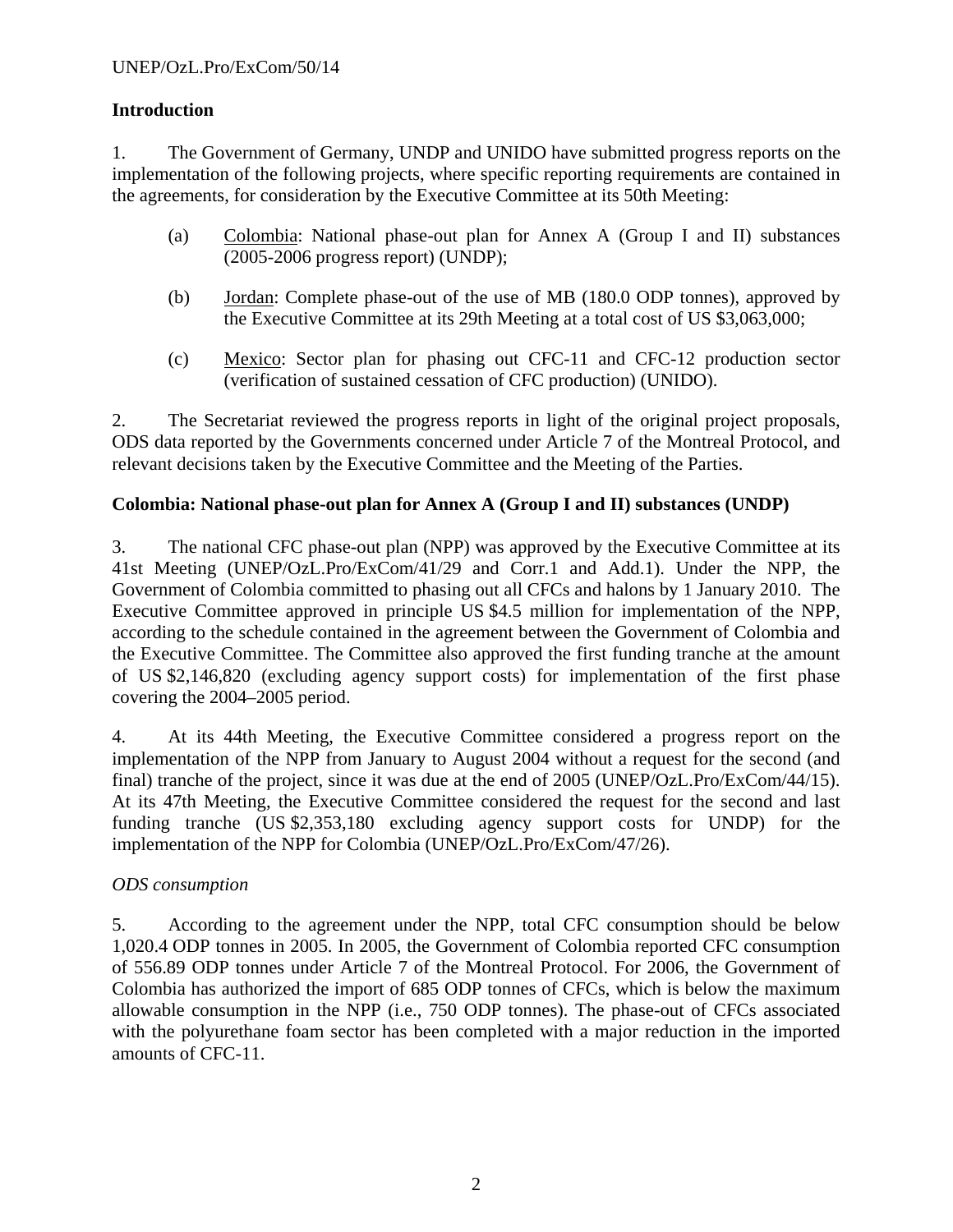6. The 2004 halon consumption reported by the Government of Colombia to the Ozone Secretariat is zero. As of September 2005, no imports of halon had been reported for 2004 or 2005. According to the Colombia NPP, the complete phase-out of halon consumption was proposed by 2009.

7. A number of results have been achieved so far during 2005-2006 implementation of the Colombia NPP, including: the establishment of standards for the control of ODS; the implementation of an evaluation-certification process and a database of registered technicians; the initiation of the conversion of the commercial refrigeration manufacturing sub-sector; the distribution of recovery and recycling equipment; the restriction on the use of halon exclusively to the maintenance of existing equipment and systems; and the dissemination of information of the protection of the ozone layer at the national level.

Breakdown of the approved project budget

| <b>Project component</b>                                                                    | Approved  | Expenditure* | <b>Balance</b> |
|---------------------------------------------------------------------------------------------|-----------|--------------|----------------|
| Phase-out of CFCs in the commercial refrigeration<br>manufacturing sector                   | 450,000   | 290,465      | 159,535        |
| Technician-licensing programme for the refrigeration<br>and air conditioning service sector | 1,338,820 | 916,426      | 422,394        |
| Technical assistance for legal framework                                                    | 20,000    | 10,498       | 9,502          |
| Technical assistance for information and awareness                                          | 80,000    | 80,000       |                |
| Halon bank management programme                                                             | 58,000    | 4,194        | 53,806         |
| Technical assistance for implementation and monitoring                                      | 200,000   | 210,673      | (10,673)       |
| Totals                                                                                      | 2,146,820 | 1,512,367    | 634,453        |

8. The breakdown of the approved project budget (in US \$) is presented in the table below:

\* Expected expenditure as of December 2006

#### Independent verification

9. In 2006, an audit of the 2005 consumption verification report was undertaken by an independent auditor who concluded that "2005 data on imports of ODSs reported by Ozone Technical Unit (OTU) are totally reliable; and that Colombia is accomplishing its targets on internal consumption as agreed". The auditor also recommended that "the control system for imports and exports and the institutional strengthening is widely consolidated. The main recommendation is to persevere in this path."

# Second work programme

10. From 2007 until the completion date, the work programme of the Colombia NPP will be based on the following main strategies:

- (a) Completing the conversion of the commercial refrigeration manufacturing subsector; certifying approximately 800 refrigeration technicians in good service practices; finalizing the second and third phases of providing basic servicing tools and recovery/recycling equipment to service workshops; re-structuring the recovery and recycling programme;
- (b) Strengthening the technical assistance project for implementation and monitoring;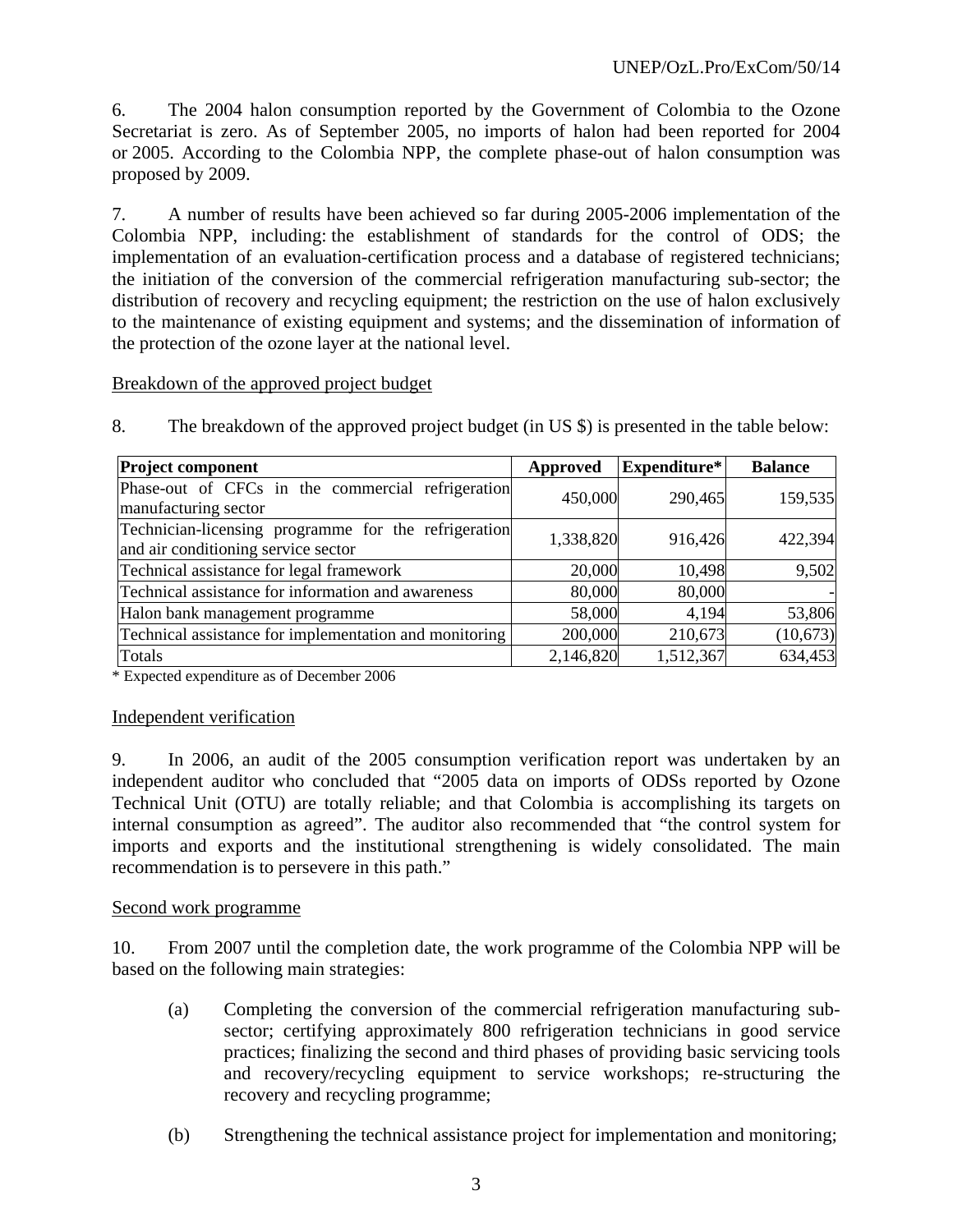#### UNEP/OzL.Pro/ExCom/50/14

- (c) Continuously providing support for halon end-users in the proper management of halon stocks; and
- (d) Promoting institutional coordination within the relevant ministries and other government departments in Colombia.

#### Secretariat's comments

11. The Secretariat noted the comprehensive and well written progress report on the implementation of the Colombia NPP, together with the supporting documents, including the favourable verification report on the national ODS consumption in Colombia. The Secretariat also noted the results achieved so far by the Government of Colombia, with the assistance provided by UNDP, in phasing out its CFC and halon consumption, i.e., a 2005 CFC consumption of 556.89 ODP tonnes, which is 1,651.31 ODP tonnes below the CFC baseline (i.e., 2,208.2 ODP tonnes), and zero consumption of halon while the allowable consumption was 4.4 ODP tonnes.

12. The Secretariat noted that from the CFC level of consumption reported for 2005, a further reduction of 225.6 ODP tonnes would be needed to achieve the 2007 allowable level (i.e., 331.23 ODP tonnes) and sought an explanation from UNDP on whether or not the Government of Colombia would be able to meet the 2007 target on time. UNDP pointed out that the Government of Colombia is confident that it will achieve the 2007 consumption level without major difficulties.

13. UNDP reported that implementation of the activities to phase out CFC in the commercial refrigeration manufacturing has been delayed. Considering that the average lifetime of this equipment is at least 15 years, the Secretariat asked UNDP what provisions would be put in place to service these systems after 2010. UNDP pointed out that the remaining CFC consumption in the commercial refrigeration manufacturing sector is low. The small amounts of CFC-12 required for servicing this equipment will be initially covered through the recovery/recycling activities and in the future by drop-in replacements.

14. The Secretariat also noted that no consideration has been given to the establishment of procedures to favour the importation of non-CFC drop-in refrigerants as an option to achieve the 2007 control limit and the complete phase-out of CFCs by 1 January 2010. UNDP reported that, since non-ODS refrigerants are not covered by the legal framework to control ODS imports, importers are allowed to import them without any restrictions. Currently, non-CFC based refrigerants are available on the market. The Government has been following closely the impact, sustainability and effectiveness of the use of drop-in refrigerants, and concludes that the market is now being transformed without additional incentives.

#### Secretariat's recommendation

15. The Executive Committee may wish to take note of the progress report on the implementation of the national CFC phase-out plan (NPP) for Colombia, covering the period 2005-2006.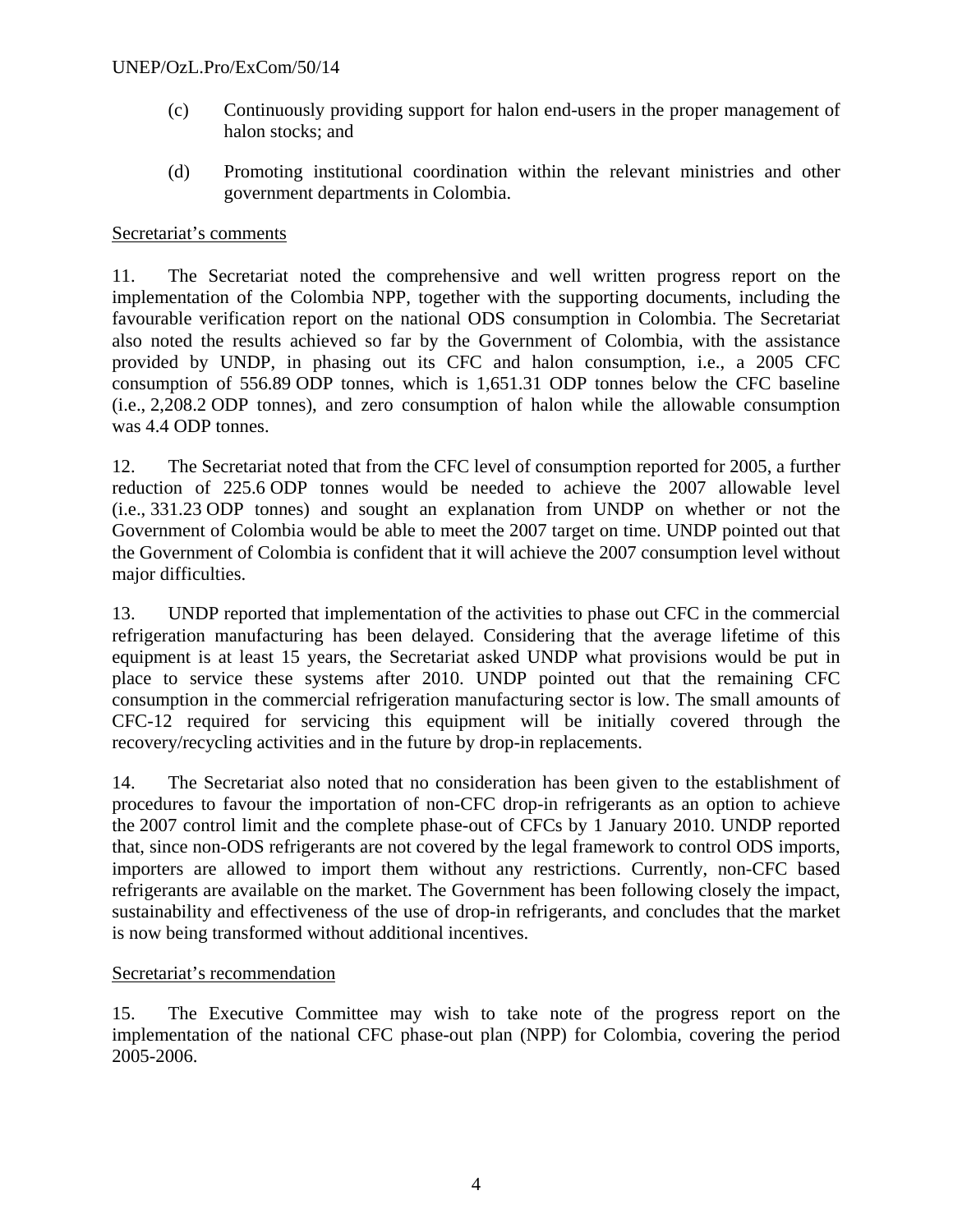# **Jordan: Complete phase-out of the use of MB (Government of Germany)**

# *Background*

16. On behalf of the Government of Jordan, the Government of Germany submitted to the 29th Meeting of the Executive Committee an investment project for the total phase-out of MB use in soil fumigation (UNEP/OzL.Pro/ExCom/29/19). The Executive Committee decided to approve the project at a total level of funding of US \$3,063,000 (excluding agency support costs), according to conditions stipulated in an Agreement between the Government of Jordan and the Executive Committee (decision 29/34), to achieve complete phase-out of MB by 1 January 2015.

17. At its 48th Meeting, the Executive Committee considered a progress report on the implementation of the MB phase-out project for Jordan (paragraphs 85 to 91 of document UNEP/OzL.Pro/ExCom/48/18).

# *Progress report*

18. Since the approval of the phase-out project, viable MB-alternative technologies have been introduced as replacements for MB as a soil fumigant through 390 field demonstrations and 200 extension activities, and with the participation of 5,000 farmers. In addition, six nurseries have been established to produce grafted seedlings. So far, the number of MB users was reduced from at least 557 in the Jordan Valley alone, at the start of the project, to 95 users in all the country. Incidents to revert back to the use of MB are virtually absent.

#### *Further activities to be undertaken*

19. Further activities to phase out MB and ensure the long-term sustainability of this phaseout include additional demonstration activities, extension activities, further capacity-building and awareness activities, as well as improved legislation, confirmation of the new reduction targets, and ongoing enforcement of the official decree by the Ministry of Agriculture. These activities will be implemented in order to reach the targets of no more than 39 and 27 ODP tonnes of MB imports in 2007 and 2008 respectively.

#### Secretariat's comments

20. The MB baseline consumption for Jordan has been calculated at 180 ODP tonnes. Data reported by the Government of Jordan under Article 7 of the Montreal Protocol and the maximum allowable levels of MB consumption in the country are presented in the table below:

| MB consumption (ODP tonnes) | 2000  | 2001  | 2002 | 2003 | 2004  | 2005 | 2006 |
|-----------------------------|-------|-------|------|------|-------|------|------|
| Article 7 data              | 105.3 | 105.6 | 90.6 | 80.1 | 80.1  | 60.0 |      |
| Agreement (allowable level) | 180.0 |       |      |      | 108.0 |      | 54.0 |
| Licensed importation        | 104.7 | 105.7 | 91.4 | 79.9 | 78.6  | 60.0 | 51.0 |

21. The Secretariat noted that the annual MB phase-out targets committed to by the Government of Jordan have been surpassed. Upon a request by the Secretariat, the Government of Germany indicated that the estimated consumption for 2006 will be below the 54 ODP tonnes agreed by the Government of Jordan with the Executive Committee.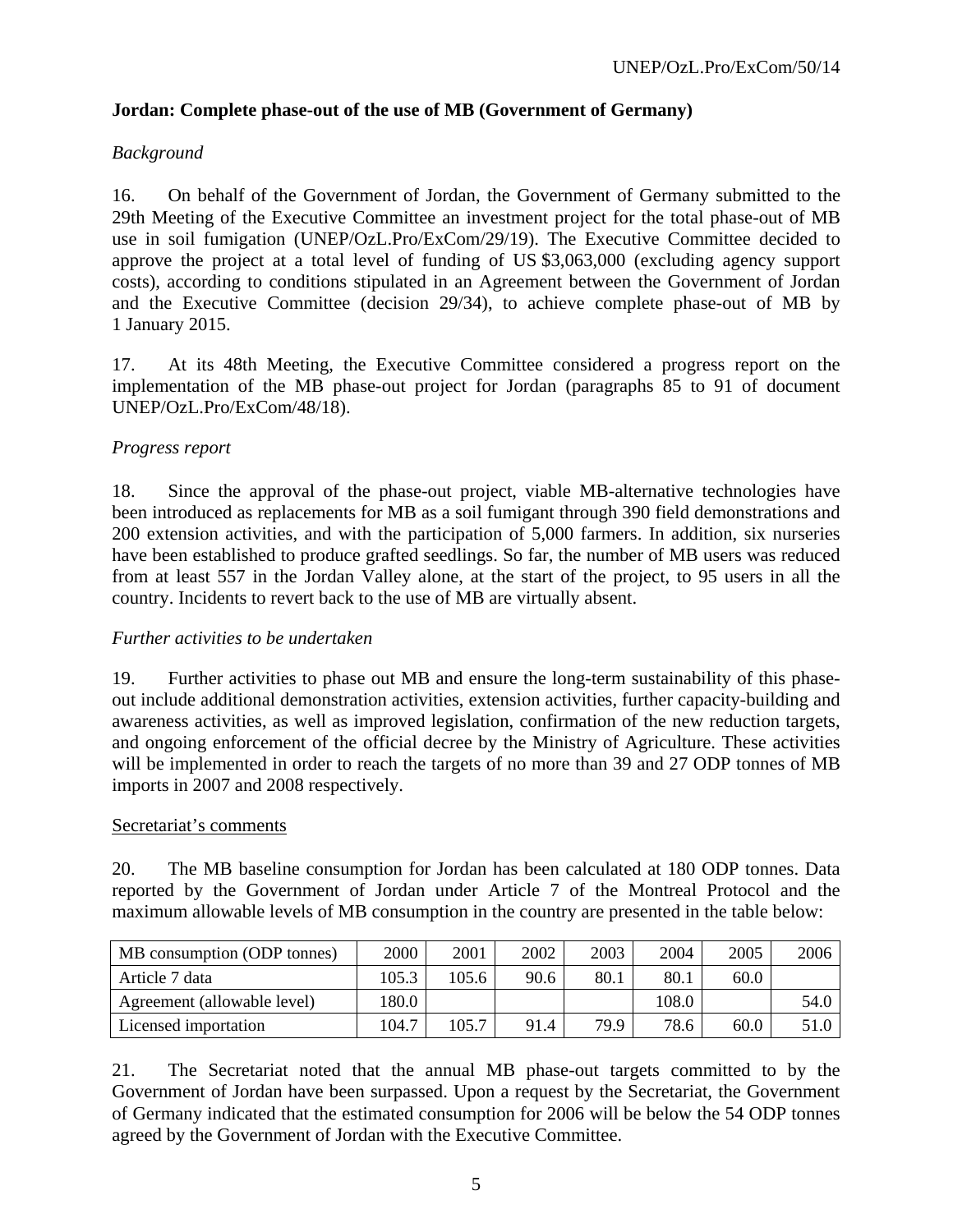# UNEP/OzL.Pro/ExCom/50/14

### *Release of funding tranches*

22. The Government of Germany is requesting the release of the third tranche of the project (US \$0.9 million) taking into consideration that the import quota for MB has been established at 51 ODP tonnes. The Secretariat noted, however, that as per the agreement with the Executive Committee (Annex V of document UNEP/OzL.Pro/ExCom/29/65), a funding tranche could be released only when it has been demonstrated that the relevant MB phase-out targets have been met (i.e., 54 ODP tonnes for 2006). In spite of the licensing system being in operation, the actual amount of MB imported into the country will only be known at the end of December 2006. Furthermore, of the total funding of US \$2 million so far released, a balance of US \$300,000 is still available.

#### Secretariat's recommendation

- 23. The Executive Committee may wish:
	- (a) To take note of the progress report on the implementation of the complete phaseout of the use of MB in Jordan;
	- (b) To request to the Government of Germany to withhold the release of US \$900,000 for the third tranche of the project pending agreement from the Secretariat to the conclusions of a report to be submitted by the Government of Germany confirming that the 2006 target of 54 ODP tonnes had been met;
	- (c) In the event that the 2006 MB phase-out target has not been met, to further request that the Government of Germany submit an explanatory report to the 51st Meeting of the Executive Committee.

# **Mexico: Sector plan for phasing out CFC-11 and CFC-12 production sector (verification of sustained cessation of CFC production) (UNIDO)**

24. The Government of Mexico, through UNIDO, has submitted the report on the technical and financial audit of the cessation of CFC production at Quimobásicos Plant in Mexico.

#### *Background*

25. The Executive Committee at its  $40<sup>th</sup>$  Meeting in 2003, approved in principle a total of US \$31.85 million for the implementation of the Agreement for the Mexican CFC production sector, under which the Government of Mexico was committed to a dual condition of a maximum level of total CFC production of 22,000 metric tonnes for the period 2003-2005, and at the same time not exceeding the maximum allowable production limit specified in the Agreement for each of the three years. With the successful implementation of the 2003 to 2005 annual work programmes the Government of Mexico, with the assistance of UNIDO, terminated CFC production in August 2005 at the Quimobásicos plant and met all the conditions of the Agreement ahead of the planned completion date. UNIDO submitted the verification report of the 2005 CFC production to the 47th Meeting of the Executive Committee in 2005 and received the final tranche of US \$11.85 million plus the associated support cost.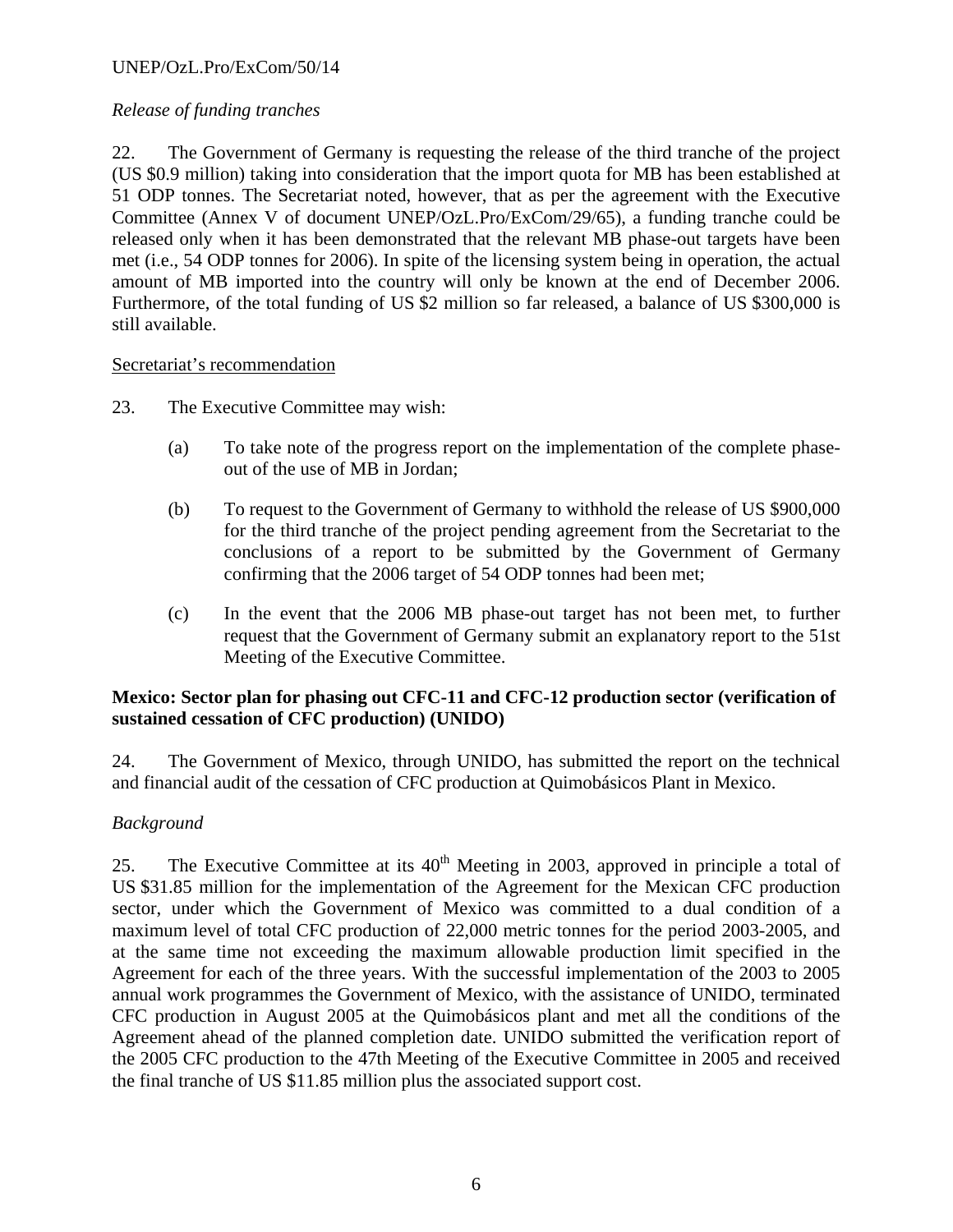26. The Executive Committee requested the Government of Mexico and UNIDO to continue monitoring the CFC production closure at Quimobásicos between 2006-2009 to ensure sustainability of the closure. The future audits should focus in particular on:

- (a) No entry of CTC into the plant after the closure date of CFC production;
- (b) Verification of stock, purchase and use of HF for HCFC-22;
- (c) Production verification of both Quimobásicos plants;
- (d) Stock verification of the inventory of CFC-11 and CFC-12 and reductions of the inventory over the years;
- (e) Verification of consumption norms of chloroform and HF for HCFC-22 production;
- (f) Changes carried out in the plant, equipment additions and modifications; and
- (g) Any other checks needed for full compliance.

27. Accordingly, UNIDO carried out a technical and financial audit of the Quimobásicos plant to ensure that there was no CFC production between September 2005 and May 2006 and that the plant had been permanently retrofitted for good for the production of HCFC-22. The main findings of the audit are set out in Annex I to this document.

#### Secretariat's comments

28. The audit on the cessation of CFC production was carried out in accordance with decision 47/29 of the Executive Committee and was implemented in compliance with the guidelines for verifying ODS production phase-out approved by the Executive Committee. The results confirmed that there had been no CFC production by the Quimobásicos Plants after the closure of the CFC production in August 2005, and that the Plants had gone through the necessary changes and were now only producing HCFC-22. The auditors however recommended that a yearly audit until 2010 was needed since it would be possible for CFC production to resume without major changes to the plants.

29. The results also reconfirmed the actions that had been taken by the Government of Mexico to ensure the permanence of the CFC production closure, including revoking the import license of the company to purchase CTC, one of the key feedstocks for the production of CFC.

30. The audit report contains a number of annexes presenting the evidence of the various aspects of the CFC production closure and the corresponding systems set up for switching to HCFC production. It also contains the detailed breakdown of the data, including monthly breakdown of the CFC and HCFC production and consumption of feedstock. The Secretariat is not distributing the audit report or its annexes, except the letter of the Government revoking the license of Quimobásicos to import CFC. However the report and the other annexes could be made available to members of the Executive Committee upon request.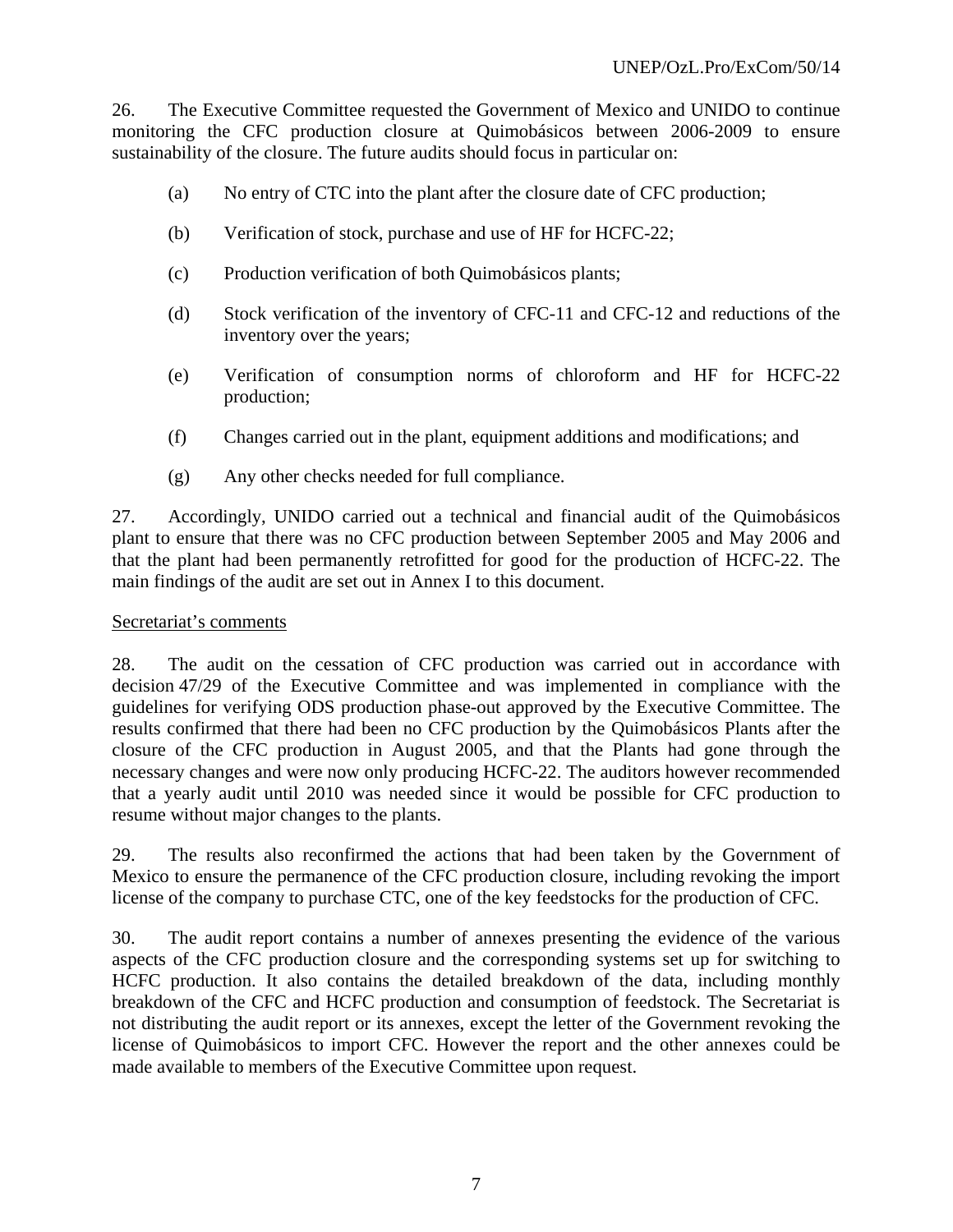# Secretariat's recommendation

- 31. The Secretariat recommends that the Executive Committee:
	- (a) Commends the Government of Mexico and UNIDO for the good effort in complying with decision 47/29 and implementing the audit requirement to confirm the sustained cessation of CFC production at Quimobásicos in Mexico; and
	- (b) Requests the Government of Mexico and UNIDO to continue monitoring the CFC production closure at Quimobásicos between 2007-2009 as required under decision 47/29.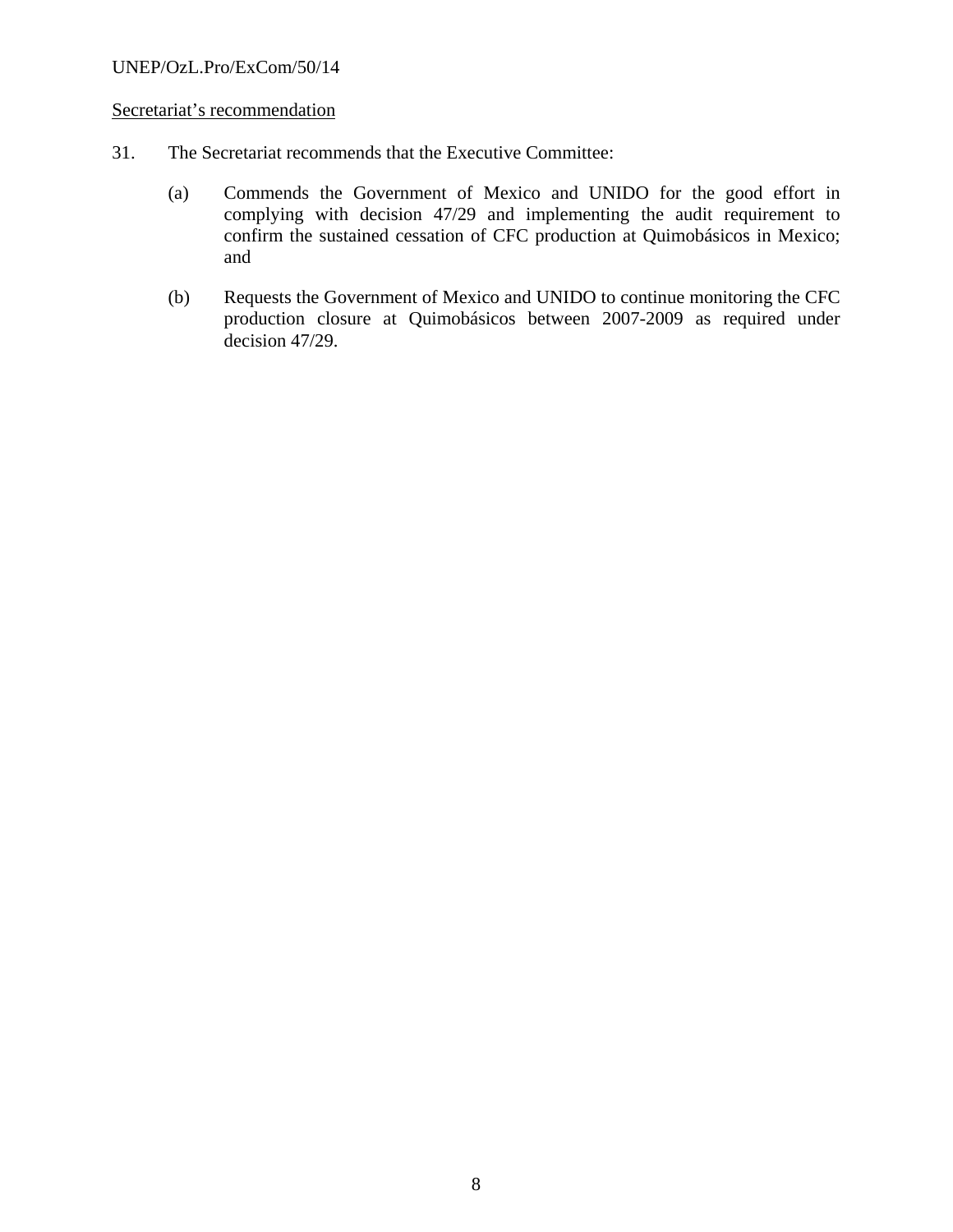# **Annex I**

# **SUMMARY OF THE FINDINGS OF THE VERIFICATION OF SUSTAINED CESSATION OF CFC PRODUCTION IN MEXICO**

1. The verification was carried out in May 2006 by Ess Jay Consultants, the same consulting firm which had performed the verifications between 2003 to 2005. While the team, which consisted of a technical consultant and an accountant, conducted the audit following the same procedures as they did when carrying out the verifications in the previous years, they also looked for signs and indicators that could convince them of the permanent cessation of CFC production.

2. Firstly, as usual, they examined the following operational and statutory records for the year 2005 up to December 2005:

- (a) Raw material purchase and issue records;
- (b) Daily production logs and production records;
- (c) Process parameters records;
- (d) Quality control records;
- (e) Stock transfer and record for storage of stocks at strategic location (storage on contractual basis outside the Plant), consignment storages - storages at all points of sales (Monterrey and Mexico City);
- (f) Stock register in value as per books of accounts for the year 2005 to check the opening and closing stock and also Audited Balance Sheet for the year 2005 for cross checking;
- (g) Sales invoices;
- (h) Monthly VAT data filed with revenue authority for claim of IVA, which gives the monthly purchase of raw materials and sales of finished goods; and
- (i) Plant modification technical and financial records.

3. However they inspected carefully the conversion of Plant 2 of the two plants of Quimobásicos, because Plant 2 had been dedicated to the production of CFCs until August 2005 when production was terminated. The management of Quimobásicos reported having converted the plant to HCFC-22 production. The team examined the changes that had been carried out in Plant 2 to convert the plant from CFC-11/CFC-12 mode to HCFC-22 mode. They found the following:

(a) Carbon tetrachloride main storage tank had been converted to store chloroform. The tanks for Plant 1 and Plant 2 had been interconnected;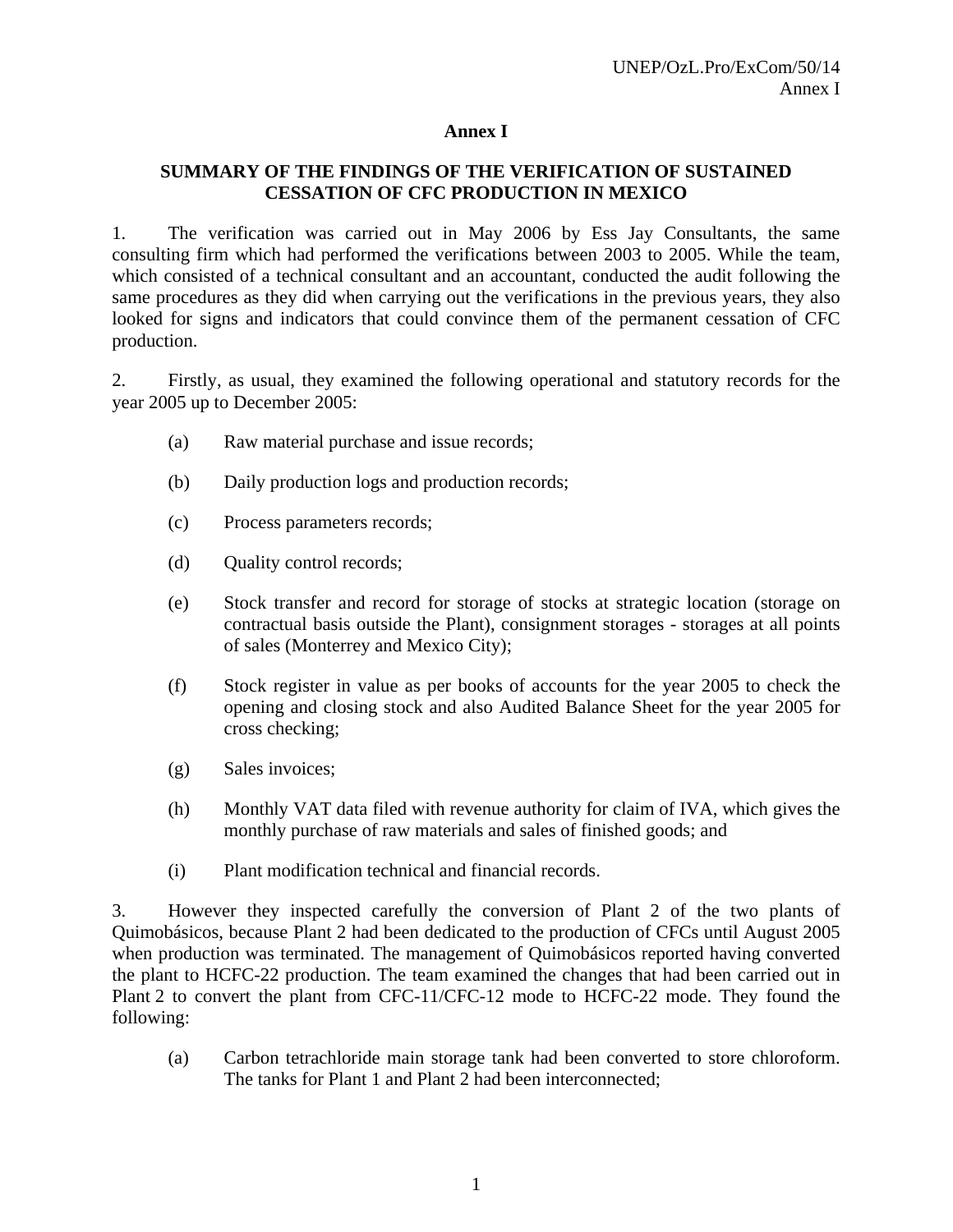# UNEP/OzL.Pro/ExCom/50/14 Annex I

- (b) New catalyst was charged for production of HCFC-22. The team verified the procurement of new catalyst and disposal of removed catalyst of CFC-11/CFC-12 to land fill;
- (c) The distribution control system had been tuned for HCFC-22 operations. Control valves, plant-trip logics, interlock settings had been adjusted for HCFC-22 plant;
- (d) Compressors for CFC-11/CFC-12 were removed from the location and a new compressor for HCFC-22 had been hooked up with the plant. One of the three compressors was discarded as being very old and two were retained as spares for the filling station;
- (e) In the new process, columns T6 and T7 were used to separate HCFC-21, HCFC-22 and HFC-23;
- (f) CFC-11 Day Tank had been disconnected from the system and would be removed from the location within fifteen days;
- (g) The auditors verified that after the above conversion, Plant 2 commenced HCFC-22 production from 18 September 2005. In the period September to December 2005 the modified Plant 2 produced 1,763 MT of HCFC-22; and
- (h) The auditors also verified the expenses incurred by the management to carry out such changes and in their view the expenses were commensurate with the physical changes.

4. Stock of HF, a common feedstock for both CFC and HCFC production was audited. Consumption of HF was based on inventory differences in the level of tank. The difference in the pump flow reading and the inventory level was proportionally accounted for in both the plants.

5. The CTC stock verification showed that there had been no change in CTC stock from the last audit as 48.4 MT. The Quimobásicos management confirmed their plan for the disposal of their current stock of CTC was waiting for necessary clearances. No permission for import of CTC was granted to the plant by the Government of Mexico (SEMARNAT, Mexico) after 6 September 2005. A copy of the letter from the Government of Mexico to the plant is enclosed as an attachment.

6. The field verification of the period September 2005 onwards for CFCs and HCFC-22 at Quimobásicos factory confirmed the production, inventory and sales data submitted by the Plant in response to the questionnaires prepared by the auditors.

7. The auditors concluded that the two plants of Quimobásicos now produced only HCFC-22.

8. Quimobásicos produced NIL MT of CFC-11 and CFC-12 in the current audit period.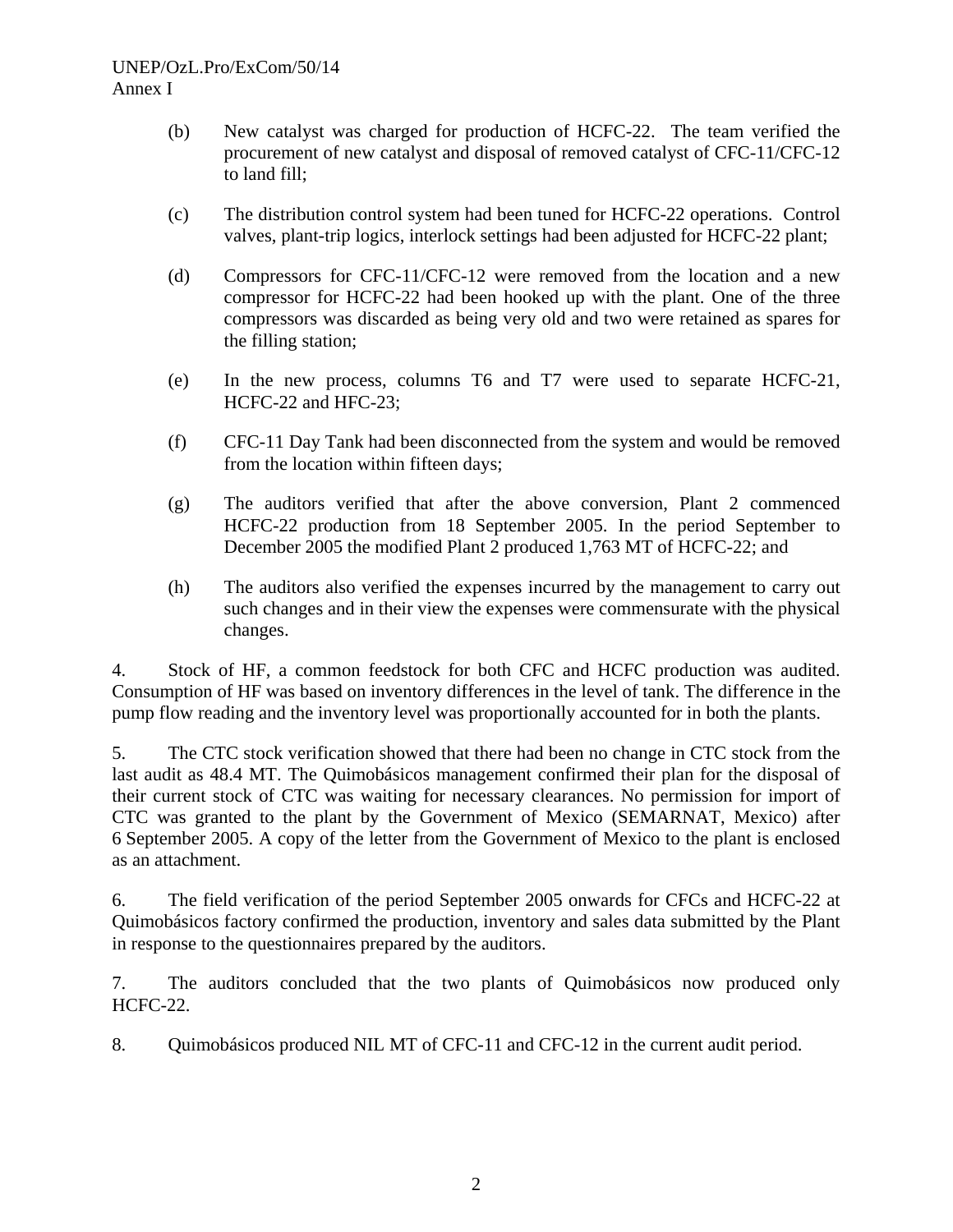9. The CFC-11 and CFC-12 closing stock verified at the end of December 2005 was 3,001 MT. Due to sales in the period January to April 2006, the closing inventory at the end of April 2006 was 2,671 MT.

|                                   | 31 December 2005 | <b>30 April 2006</b> |
|-----------------------------------|------------------|----------------------|
| Closing Stock of raw material CTC | 48.4 MT          | 48.4 MT              |
| Closing Inventory of CFC-11       | 248 MT           | 187 MT               |
| Closing Inventory of CFC-12       | 2,753 MT         | 2,484 MT             |

10. It was reported that there was no incident or occurrence leading to major loss of finished product. The auditors verified this by examining relevant records.

11. The audit confirmed that the major changes to convert Plant 2 from CFC-11/CFC-12 mode to HCFC-22 mode were carried out by the enterprise. The auditors found the modification satisfactory and verified the ongoing modification activities till the date of the audit.

12. The auditors however suggested a yearly audit until 2010 since these equipment and process changes were minor in nature and CFC production could be resumed without need for major modification or procurement.

 $- - - -$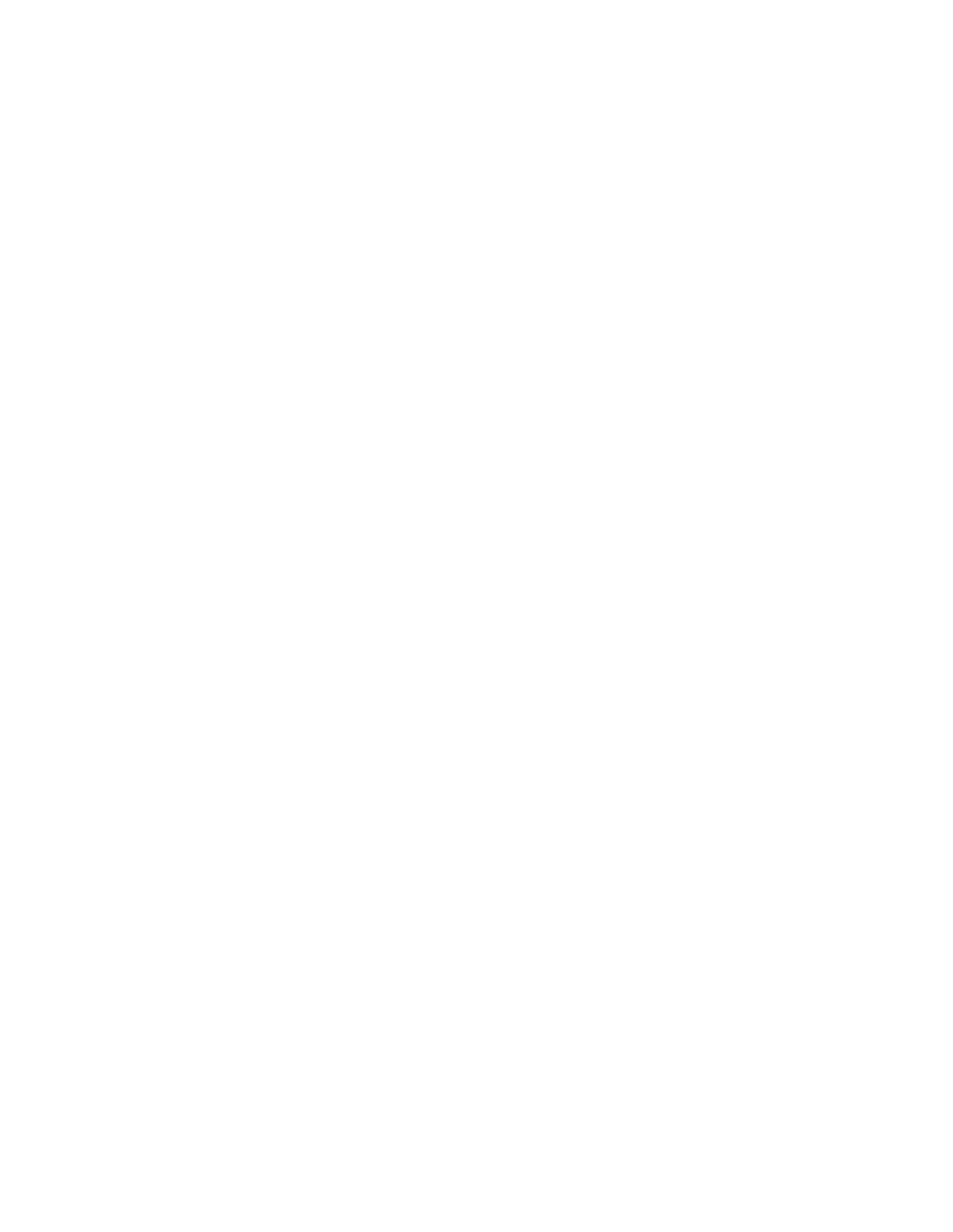

**SECRETARIA DE MEDIO AMBIENTE Y RECURSOS NATURALES** 

#### SUBSECRETARÍA DE GESTIÓN PARA LA PROTECCIÓN AMBIENTAL

DIRECCIÓN GENERAL DE GESTIÓN DE LA CALIDAD DEL AIRE Y REGISTRO DE **EMISIONES Y TRANSFERENCIA DE CONTAMINANTES** 

OFICIO DGGCARETCI 293/05

México, D. F., a 6 de septiembre de 2005

#### **C.P. SERGIO LOZANO GARCÍA DIRECTOR GENERAL** QUIMOBASICOS, S.A. DE C.V. **PRESENTE**

Por este conducto se notifica a usted, que a partir de esta fecha, quedan canceladas las importaciones de Tetracioruro de Carbono (CCI4) para su empresa, QUIMOBASICOS, \$.A. de C.V. Asimismo, cualquier autorización de importación de CCI4 expedida a favor de QUIMOBASICOS, S.A. de C.V., que no se haya ejercido hasta la fecha, queda anulada.

Esta resolución se emite debido a que la importación de Tetracloruro de Carbono (CCI4) estaba autorizada a su empresa específicamente para la producción de clorofluorocarbonos (CFC's), misma que se cerró a partir del 25 de agosto del presente año.

Sin otro particular, nos ponemos a sus órdenes para cualquier aclaración.

#### **ATENTAMENTE**

SUFRAGIO EFECTIVO. NO REELECCIÓN LA DIRECTORA GENERAL

M. en C. ANA MARÍA CONTRERAS VIGIL

C.c.p. Quim. Felipe Adrián Vázquez Gálvez, Subsecretario de Gestión para la Protección Ambiental, SEMARNAT. Presente.

M. en C. Daniel Chacón Anaya, Director General de Gestión Integral de Materiales y Actividades Riesgosas, SEMARNAT, Presente.

Lic. Francisco Serrano Aramoni, Administrador Central de Laboratorio y Servicios Científicos, SAT. Presente.

Quim. Maribel Bernal, Directora Ejecutiva de Autorizaciones de Cornercio Internacional, Secretaria de Salud. Presente.

Lic. Agustín Sánchez Guevara; Coordinador de la Unidad de Protección a la Capa de Ozono. Presente.

**AMCV/ASG/msm**